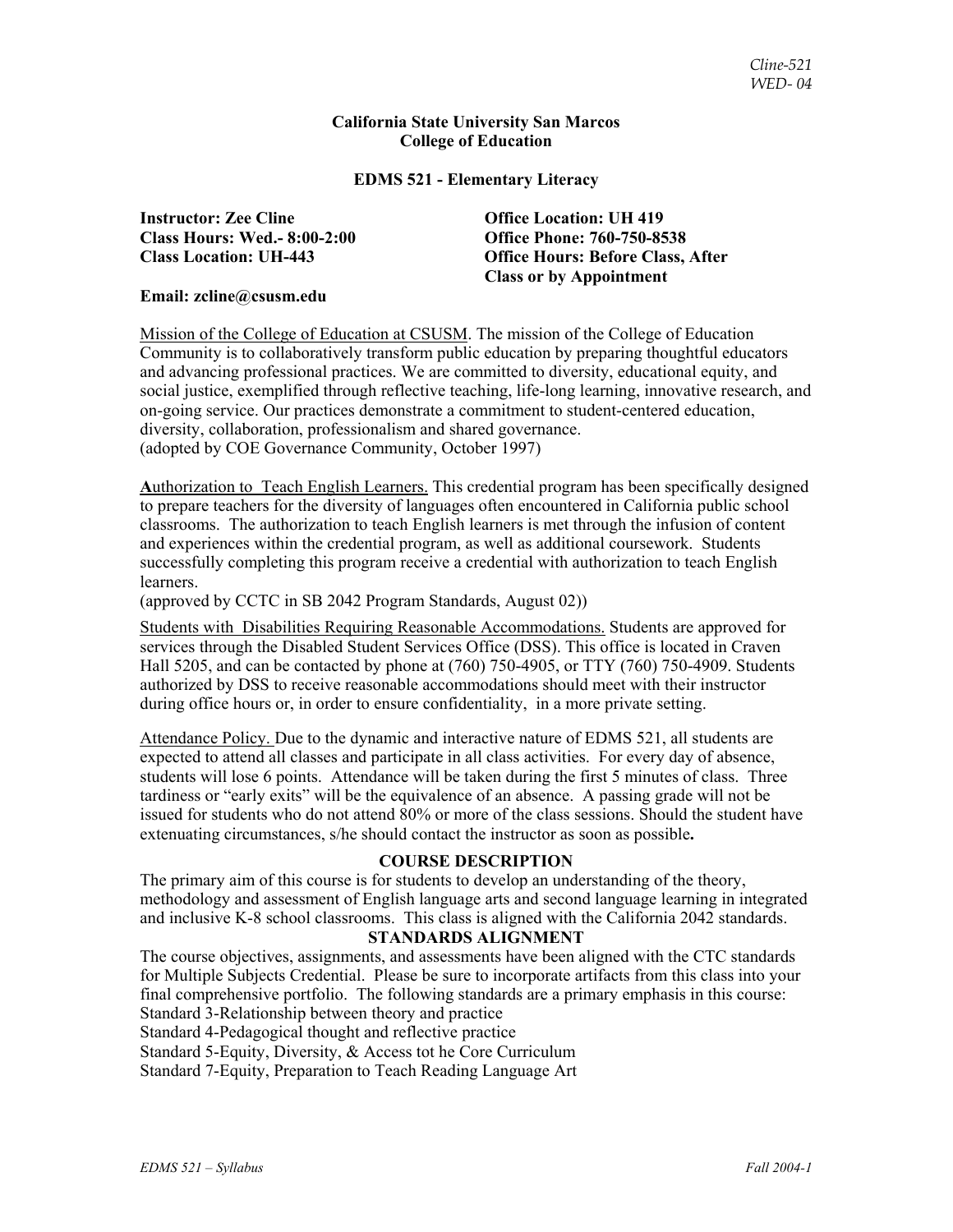# **OBJECTIVES**

# **KNOWLEDGE**

Teacher candidates will:

- gain an understanding of how a first and second language is acquired.
- gain an understanding of the reading process and its relationship to thought, language and learning.
- gain an understanding of how people learn to read and write in their first and second language
- become familiar with current approaches to the teaching of reading and writing and the theoretical bases of such approaches.
- become familiar with current approaches to the teaching of reading and writing in culturally and linguistically diverse elementary school classrooms
- become familiar with classroom diagnostic techniques and evaluation procedures.
- become familiar with current approaches to the teaching of reading and writing to children with special learning needs

# **SKILLS**

Teacher candidates will:

- become sensitive observers of children's language using behaviors.
- analyze children's reading and writing behavior as a basis for making instructional decisions
- translate the results of formal and informal assessment of children's reading and writing behaviors into instructional plans
- develop the ability to select appropriate materials and instructional strategies to meet the individual needs of students
- learn how to organize the classroom for teaching reading and writing to culturally and linguistically diverse populations.

# **ATTITUDES AND VALUES**

Teacher candidates will:

- develop an appreciation for the natural language abilities children possess for processing and producing print
- develop an appreciation for the need and value of integrating reading and writing into all areas of the curriculum
- affirm the importance of a rich environment for developing an effective language arts program.
- develop a sensitivity to and appreciation for culturally and linguistically diverse learners.
- develop a sensitivity to and appreciation for children with special learning needs
- develop an appreciation for the importance of reading and writing for their own personal and professional growth
- develop a respect for each student, his/her abilities and background and the student's right to instruction that meets his or her individual needs.

# **REQUIRED TEXTS:**

Calderon, M. & Rowe, L. (2003). Designing and Implementing Two-Way Bilingual Programs. Corwin Press. 0-76194566-0

Clay, M. (1993). An Observation Survey of Early Literacy Achievement. Heinemann.

Choate, J. (2000). Successful Inclusive Teaching. Allyn and Bacon (3rd edition)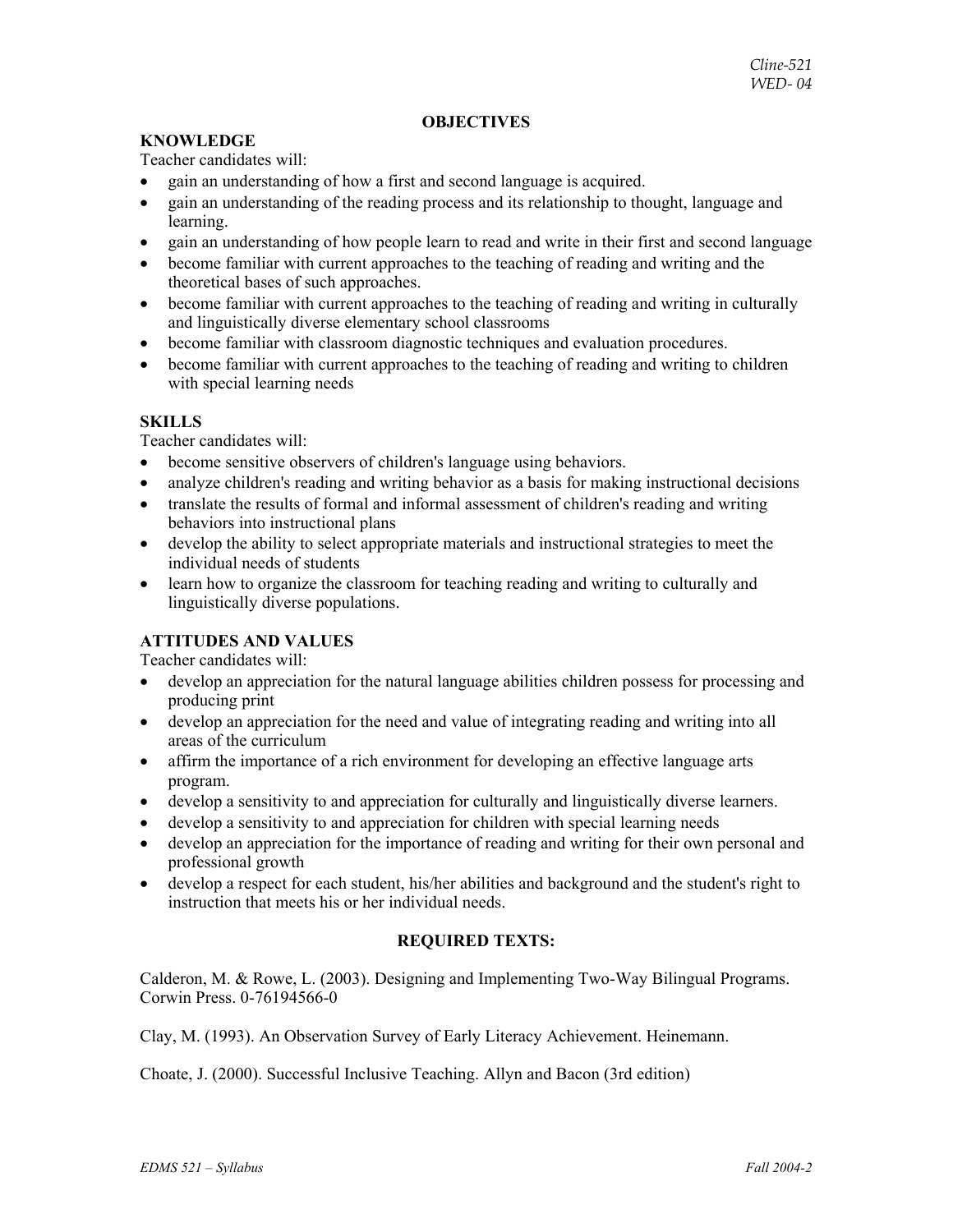Johns, J. (2000). Basic Reading Inventory: Pre-primer through grade twelve & early literacy assessments. Dubuque, Iowa: Kendall-Hunt.

# *Reading/Language Arts Framework for CA Public Schools* CA Dept of Ed

Tompkins, G.E. (2001). *Literacy for the 21st Century: A Balanced Approach, 3rd Edition.* Prentice Hall

Zarrillo, J. J. (2002). Ready for RICA: A test preparation guide for California's Reading Instruction Competence Assessment. Merrill Prentice Hall (Packaged as one)

#### **Course Requirements**

All students are expected to participate in class activities and demonstrate reflective learning. It is important that students are well prepared for course sessions by completing the readings and assignments scheduled before the class meeting. Unless otherwise negotiated with the instructor, all assignments are to be handed in on the due date. **Assignments not handed-in on due date will lose 10% of earned credit per day.** Assignments should be typed and double-spaced .

| • Field Observations           | 35 points |
|--------------------------------|-----------|
| • Reading Strategy Lesson Plan | 35 points |
| • Primary Case Study           | 30 points |

#### **Grading**

- A 96–100
- A- 90–95
- B+ 89-87
- B 86-83
- B- 80–82
- $C+ 77-79$
- C 73-76
- C- 70-73

# **TEACHER PERFORMANCE EXPECTATIONS (TPE) COMPETENCIES**

This course is designed to help teachers seeking the Multiple Subjects Credential to develop the skills, knowledge, and attitudes necessary to assist schools and district in implementing an effective programs for all students. The successful candidate will be able to merge theory and practice in order to realize a comprehensive and extensive educational program for all students. The following TPE's are addressed in this course:

TPE 1a-Subject Specific Pedagogical Skills for MS Teaching TPE 4-Making Content Accessible

# **Task Stream, TPE's, and Assignments**

TPE Reflective Writing for Task Stream:

This course requires that you address the TPE's listed above for your Task Stream Electronic Portfolio. You will address these TPE's by completing course assignments. Completion of the course assignments includes submitting them in the appropriate format to your electronic portfolio. Assessment of your TPE's is directly related to the assessment of your course assignments. You will write summary reflections to be submitted, responded to, and archived via Task Stream.

http://lynx.csusm.edu/coe/eportfolio/index.asp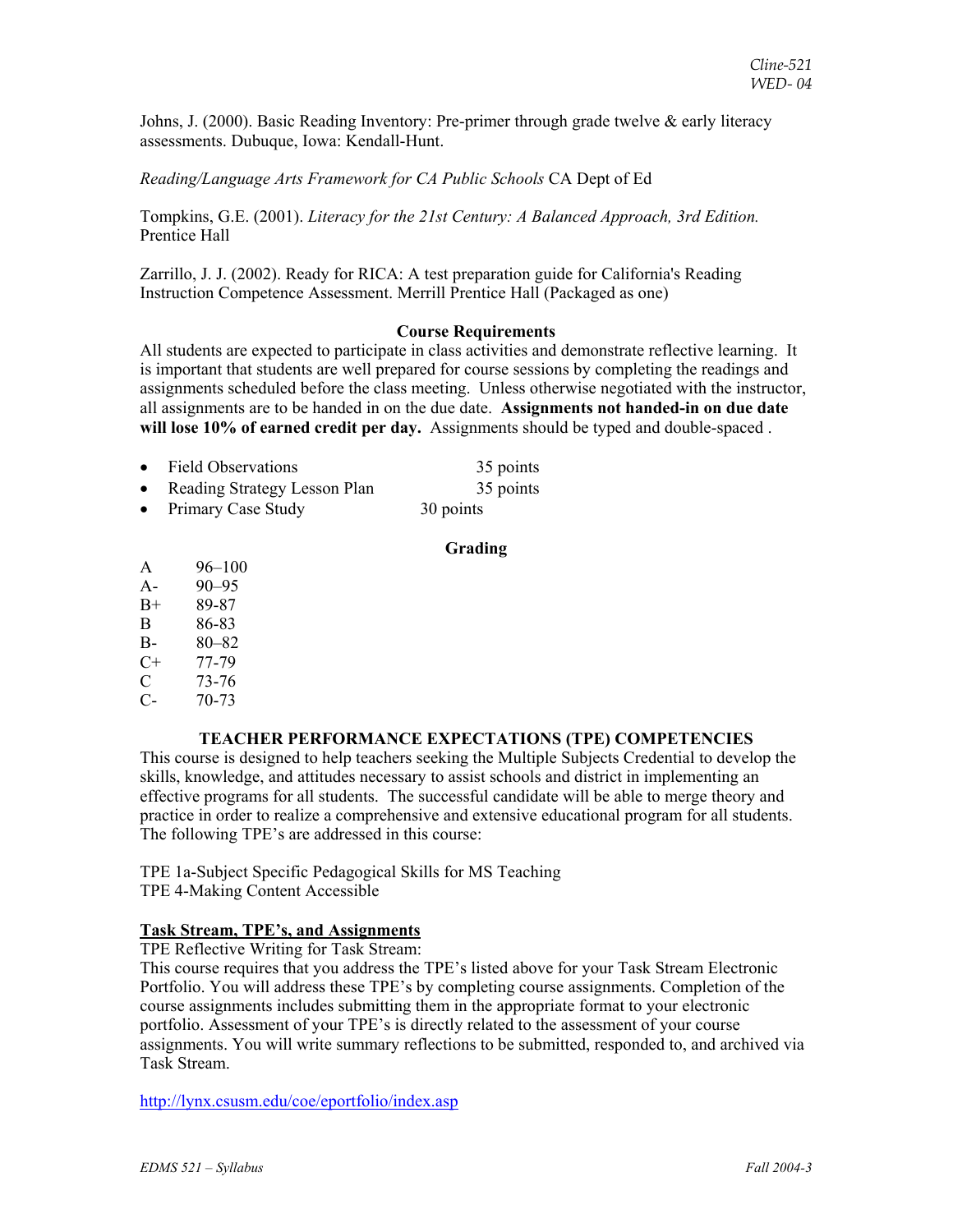This will take you to the CSUSM COE website where you can get help with how to create your electronic portfolio and information on the required elements.

### http://www.taskstream.com

This is the TaskStream home page where you will register for Taskstream and return to when working on your electronic portfolio

### **ASSIGNMENTS:**

#### **Field Experience Observation Guide and TPE Reflection (35 pts)**

#### *Observation Guides*

When you are observing/participating in classrooms **BEFORE** you begin student teaching, please look for and write down your observations in the following areas. Jot down brief notes about the kinds of activities teachers and students are engaged in and your own reactions. Be sure to write observations and not judgments.

#### (Example:

Observation: Teacher taught "B"sound Students wrote words beginning with "B" Judgment: Teacher did a good job teaching "B" sound.

Please note: If you don't see something in your classroom, visit another class or grade level.

# **For each observation topic, please be sure to include: Topic, Date/time, Place (school/grade/classrooms), Activity, Reflective notes**

Example:

**Topic**: Phonics Instruction **Date/Time** 9/7/98 9:00-10:00

**Place** (school/grade/classrooms) Discovery Elementary, Monolingual 1<sup>st</sup> grade **Activity**: Teacher taught "B"sound using alphabet cards and the pocket chart. Students wrote words beginning with B then illustrated the following-bird, ball, balloon, and boat. **Reflective Notes:** The teacher did a good job being inclusive with all students. Accommodations were made for second language learners when the teacher used some word that were close cognates (ball-bola) to help the students make connections. I noticed that one of the children who has trouble focusing was seated next to the teacher. She was very effective in selecting children to participate in order to ensure that the students did not get out of hand. I would modify this lesson in order to help English learners by using some cognates in Spanish and showing the students how beginning sounds work in their language.

Please do one observation sheet for each of the areas of the RICA Notebook using the form provided.

- Phonemic Awareness
- Concepts About Print
- Phonics Instruction
- Spelling Instruction
- Reading Comprehension-Narrative
- Supporting Reading through Oral and Written Language Development
- Vocabulary Development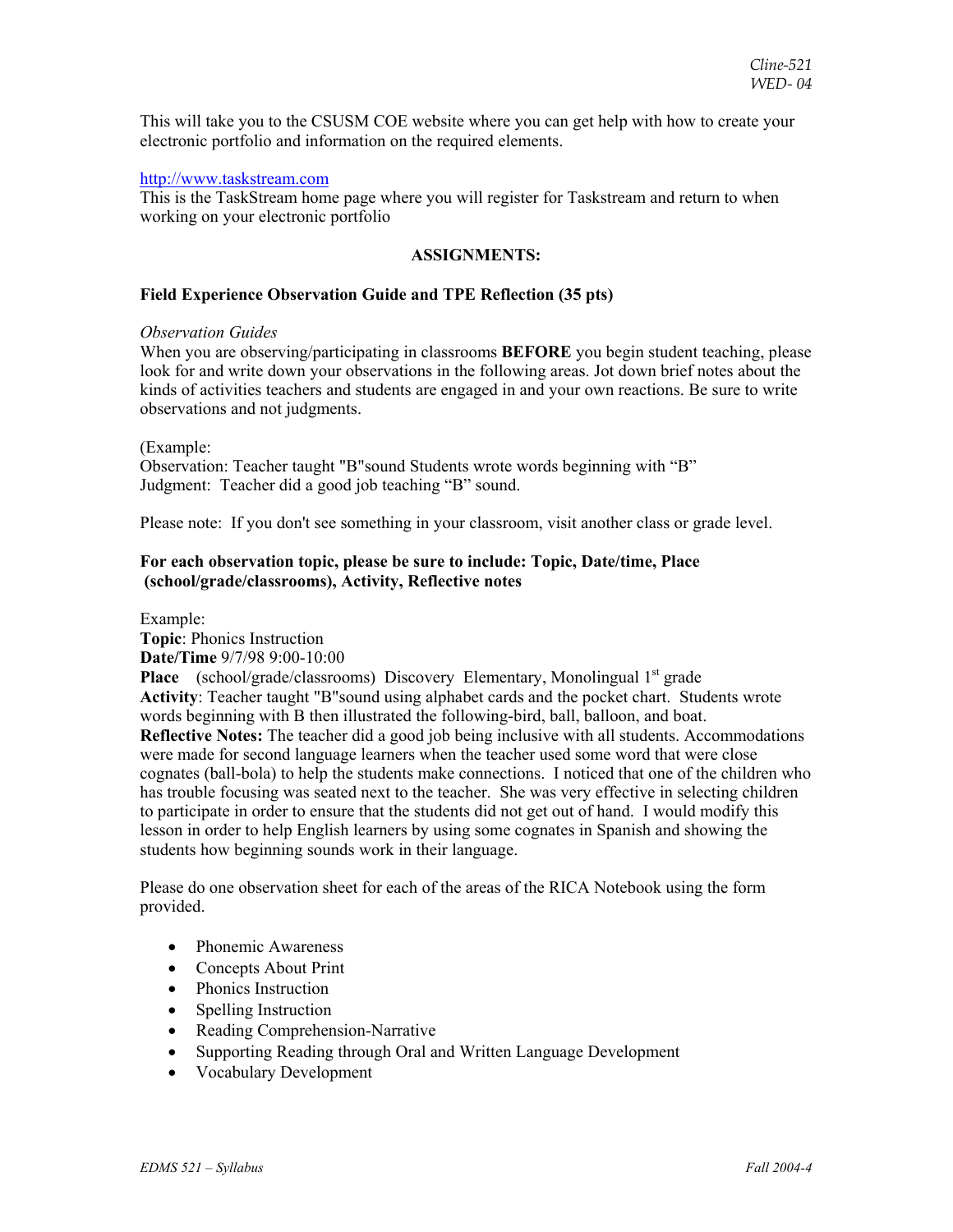### **Observation Guide TPE Reflection**

Please read TPE 1A and write a reflection that elaborates on your learning and mastery of this TPE. The reflection should be at least 2 paragraphs in length and include evidence that you have a grasp of Subject-Specific Pedagogical Skill for MST in the area of teaching Reading-Language Arts. In order for the assignment to be complete, students must post their observation sheets and reflections it to their Task Stream Account after it is returned with the comment: **Ready to Post**

# *TPE 1A: Subject-Specific Pedagogical Skills for Multiple Subject Teaching Assignments*

# *Teaching Reading-Language Arts in a Multiple Subject Assignment*

*Candidates for a Multiple Subject Teaching Credential demonstrate the ability to teach the stateadopted academic content standards for students in English-Language Arts (K-8). They understand how to deliver a comprehensive program of systematic instruction in word analysis, fluency, and systematic vocabulary development; reading comprehension; literary response and analysis; writing strategies and applications; written and oral English Language conventions; and listening and speaking strategies and applications. They know how to strategically plan and schedule instruction to ensure that students meet or exceed the standards. Candidates create a classroom environment where students learn to read and write, comprehend and compose, appreciate and analyze, and perform and enjoy the language arts. They understand how to make language (e.g., vocabulary, forms, uses) comprehensible to students and the need for students to master foundational skills as a gateway to using all forms of language as tools for thinking, learning, and communicating. They understand how to use instructional materials that include a range of textual, functional and recreational texts and how to teach high quality literature and expository text. They understand that the advanced skills of comprehending narrative and informational texts and literary response and analysis, and the creation of eloquent prose, all depend on a foundation of solid vocabulary, decoding, and word-recognition skills.* 

*Candidates teach students how to use visual structures such as graphic organizers or outlines to comprehend or produce text, how to comprehend or produce narrative, expository, persuasive and descriptive texts, how to comprehend or produce the complexity of writing forms, purposes, and organizational patterns, and how to have a command of written and oral English-language conventions. They know how to determine the skill level of students through the use of meaningful indicators of reading and language arts proficiency prior to instruction, how to determine whether students are making adequate progress on skills and concepts taught directly, and how to determine the effectiveness of instruction and students' proficiency after instruction.*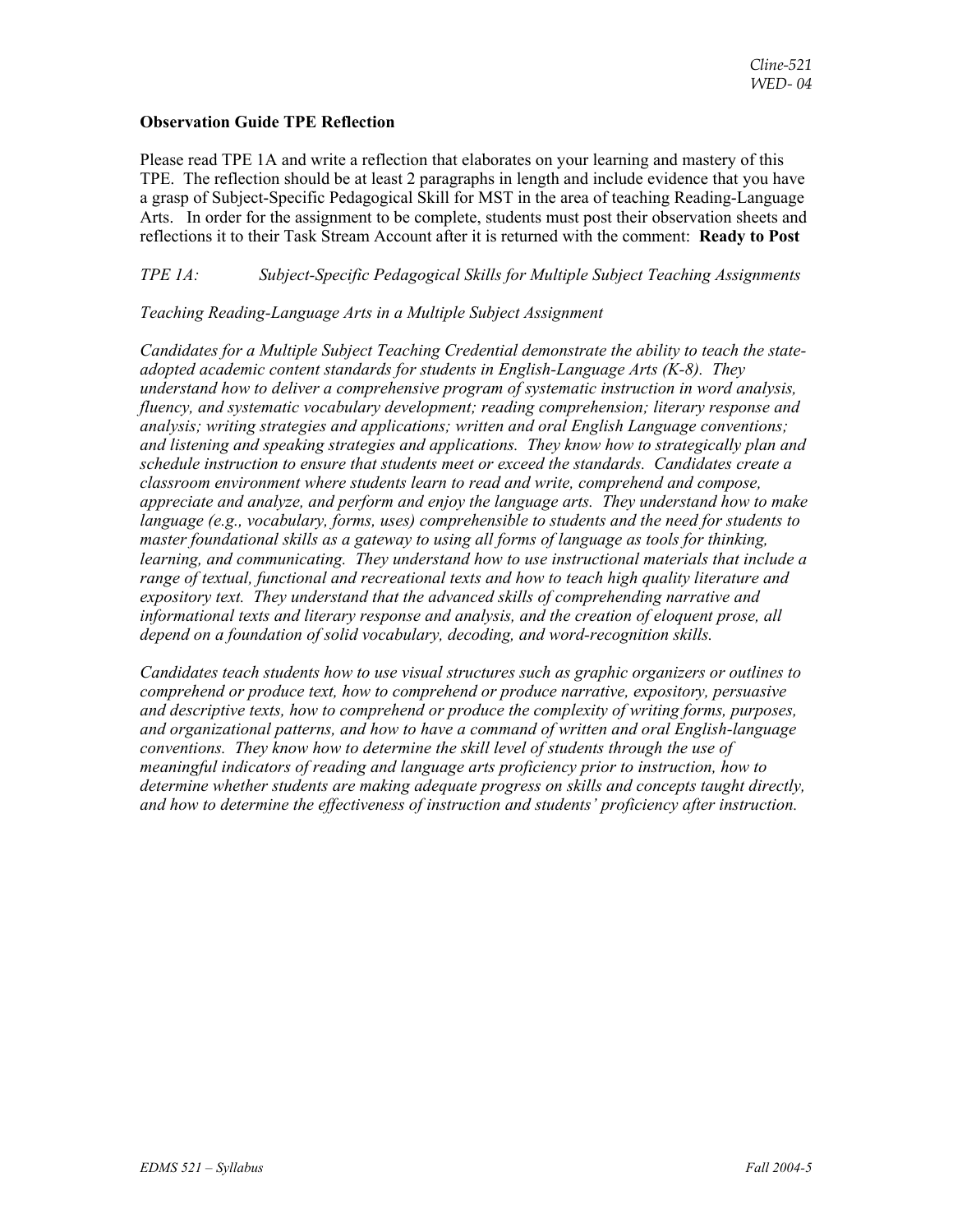| Topic                           |                                   |
|---------------------------------|-----------------------------------|
| Date/Time                       |                                   |
| Place (school/grade/classrooms) |                                   |
| <b>Activity</b>                 | <b>Reflective Notes to Myself</b> |
|                                 | The Teacher:                      |
|                                 |                                   |
|                                 |                                   |
|                                 |                                   |
|                                 |                                   |
|                                 |                                   |
|                                 |                                   |
|                                 |                                   |
|                                 |                                   |
|                                 |                                   |
|                                 |                                   |
|                                 | I noticed:                        |
|                                 |                                   |
|                                 |                                   |
|                                 |                                   |
|                                 |                                   |
|                                 |                                   |
|                                 |                                   |
|                                 |                                   |
|                                 | I would modify:                   |
|                                 |                                   |
|                                 |                                   |
|                                 |                                   |
|                                 |                                   |
|                                 |                                   |
|                                 |                                   |
|                                 |                                   |
|                                 |                                   |
|                                 |                                   |
|                                 |                                   |
|                                 |                                   |
|                                 |                                   |
|                                 |                                   |

# **Field Experience Observation Form**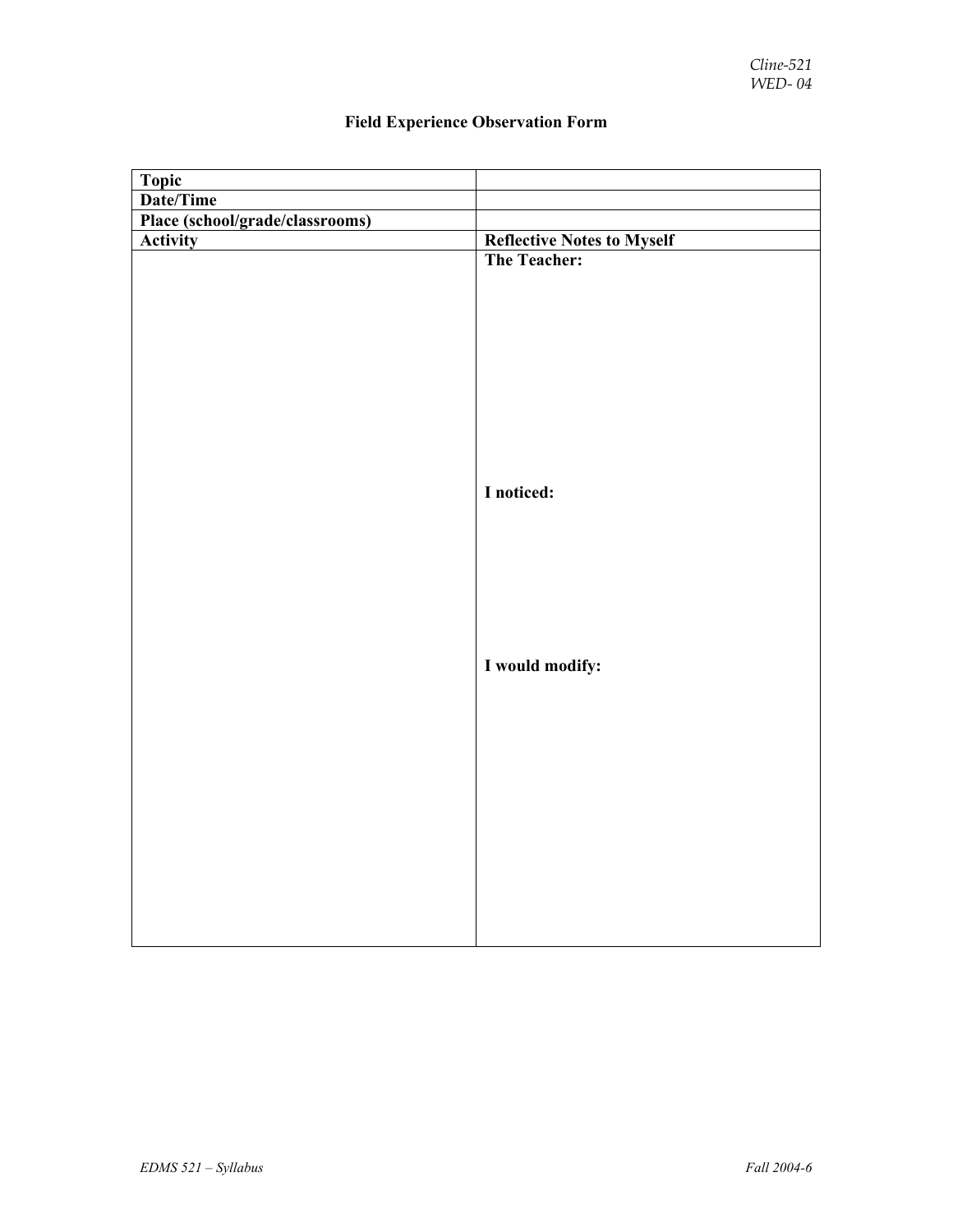# **Reading Strategy Lesson Plan (35 pts)**

You will write and present a reading strategy lesson plan for a small group activity that takes into account student needs. They can be mini-lessons, direct instruction, inquiry, or any format you choose. Make your lesson active, interesting, fun and meaningful. Because lesson planning may be unfamiliar to some of you, but is so important to teaching, you will learn how to write a language arts lesson plan in class. Choose a reading standard for your grade level to guide your objectives. Sample lessons include:

- Monitoring Reading
- **Comprehension**
- Content area reading
- Phonics
- Phonemic Awareness
- Organizing information while you read
- Relating what you are reading to what you already know
- Finding the main idea of a story
- Identifying patterns in a text
- Using graphic organizers for comprehension

# **Strategy Lesson Plan-TPE Reflection**

Please read TPE 4 and write a reflection that elaborates on your learning and mastery of this TPE. The reflection should be at least 2 paragraphs in length and include evidence that you have a grasp of masking content accessible for all students. In order for the assignment to be complete, students must post their lesson plan and reflections it Task Stream Account after it is returned with the comment: **Ready to Post**

# **TPE 4: Making Content Accessible**

*Candidates for Teaching Credentials incorporate specific strategies, teaching/instructional activities, procedures and experiences that address state-adopted academic content standards for students in order to provide a balanced and comprehensive curriculum. They use instructional materials to reinforce state-adopted academic content standards for students and they prioritize and sequence essential skills and strategies in a logical, coherent manner relative to students' current level of achievement. They vary instructional strategies according to purpose and lesson content. To meet student academic learning needs, candidates explain content clearly and reinforce content in multiple ways, such as the use of written and oral presentation, manipulatives, physical models, visual and performing arts, diagrams, non-verbal communication, and computer technology. They provide opportunities and adequate time for students to practice and apply what they have learned. They distinguish between conversational and academic language, and develop student skills in using and understanding academic language. They teach students strategies to read and comprehend a variety of texts and a variety of information sources, in the subject(s) taught. They model active listening in the classroom. Candidates encourage student creativity and imagination. They motivate students and encourage student effort. When students do not understand content, they take additional steps to foster access and comprehension for all learners. Candidates balance instruction by adjusting lesson designs relative to students' current level of achievement.*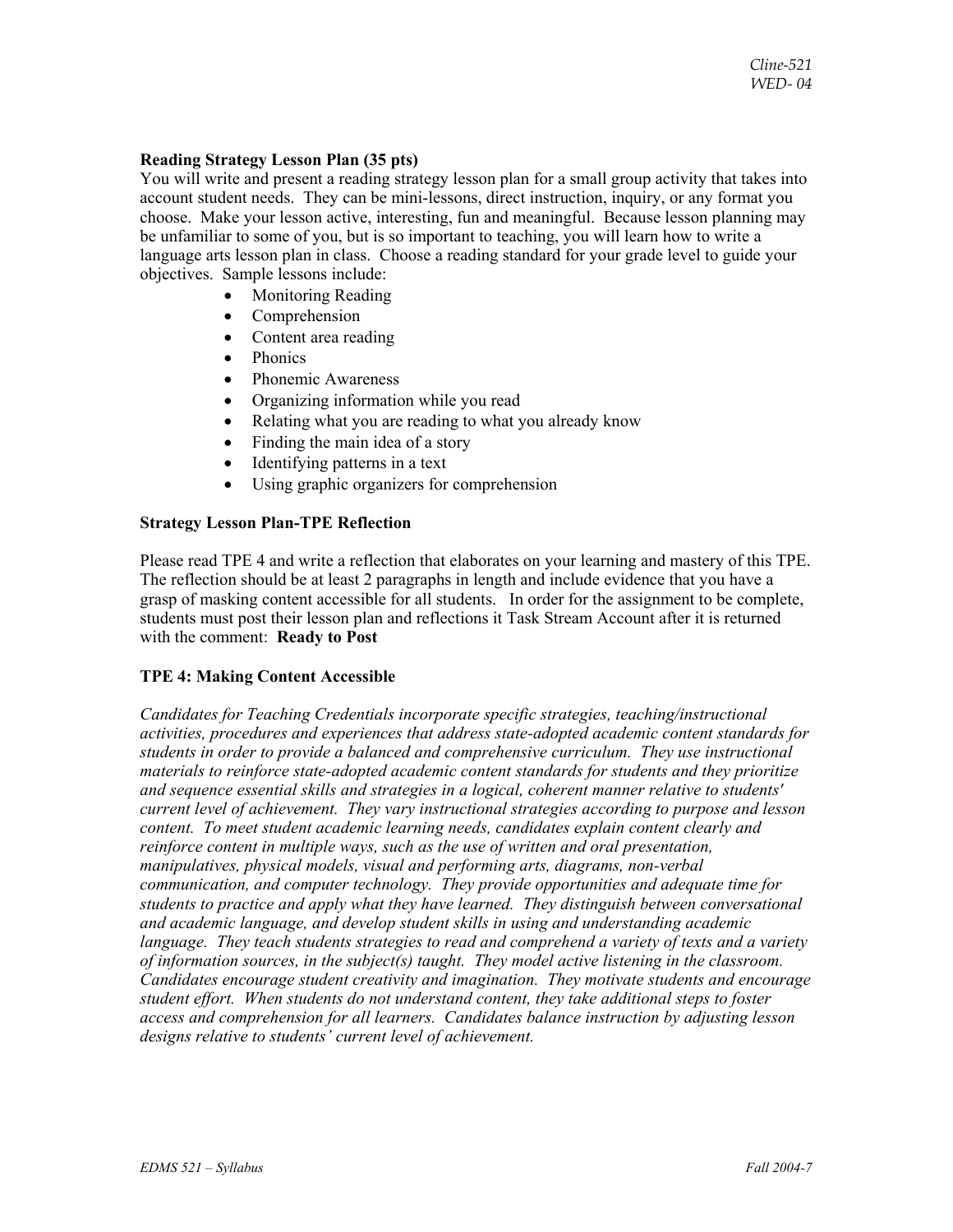#### **Primary Case Study (30 pts)**

Each of you will be assigned a student to tutor each morning for half an hour two days a week. During this time you will be asked to complete an emergent reader/early reader assessment and develop an intervention plan.

**Assessment:** Running Records (one for each week), Clay Observation Survey, Teacher assessments (if available), and any other formal or informal assessments you have conducted.

**Intervention Plan:** Based on the information you have gathered about the student, discuss his or her strengths (very important - what can he or she do) and challenges (what does this student need to work on). Design an Intervention Plan for your student. Knowing what you know about your student as a result of your assessments, what areas should an appropriate intervention plan focus on? Why? Think about what strategies beginning readers need to develop and how teachers can support those activities. Refer to the standards in the reading/language Arts Framework for CA Public Schools for your child's grade level to guide you as you design the intervention plan. Make sure to:

- Identify areas of strength and need (minimum of 4 total) that an instructional plan should focus on – how a teacher could build on the student's strengths and address his/her needs. Select two areas in reading, and one area in writing and oral language.
- Provide specific instructional recommendations for each area (reading, writing and oral language). List one example of an appropriate strategy and/or activity for each identified area. Look for examples in the course readings. For each instructional recommendation, explain why you selected it and how it is going to help your student.

You might also make recommendations for the student and parents: what can the student do on his or her own that is not dependent on the teacher.

Reflection: Reflect on your experience with the Case Study. Based on your classroom observations of reading and writing as well as on what you learned in the assessment/intervention process, what would you do differently or try differently? What other scaffolds or strategies would you use? How would you use them? What other interventions would you try? What would your next steps in assessment be? How do you feel the intervention went? How has this enhanced your experience as a teacher?

# **RICA Resource Notebook--Part 1 (Class Assignment)**

Each of you will develop a Reading/Language Arte Resource Notebook that will be used to inform your teaching. The Resource Notebook has two main objectives. First, is to demonstrate your learning and understanding of the reading and language arts. Second is to start building a resource for your own learning. Be creative and thoughtful in the compilation of the notebook it will be a demonstration that you are ready to teach the language arts to a diverse student population.

The Notebook will be organized around the 13 RICA Content Areas. Each section of the notebook should contain the following:

- A RICA analysis sheet including: (a) what this content area(s) is about (Put it in your own words  $-2$  to 4 sentences), (b) 2 ways of assessing this content area (include rationale); and (c) 1 way of teaching it (description and accommodations). Describe the teaching strategy and explain how it supports reading, writing and/or language arts development.
- A lesson observation form (except for section 1)
- A technology-rich assignment that enhances your teaching and student learning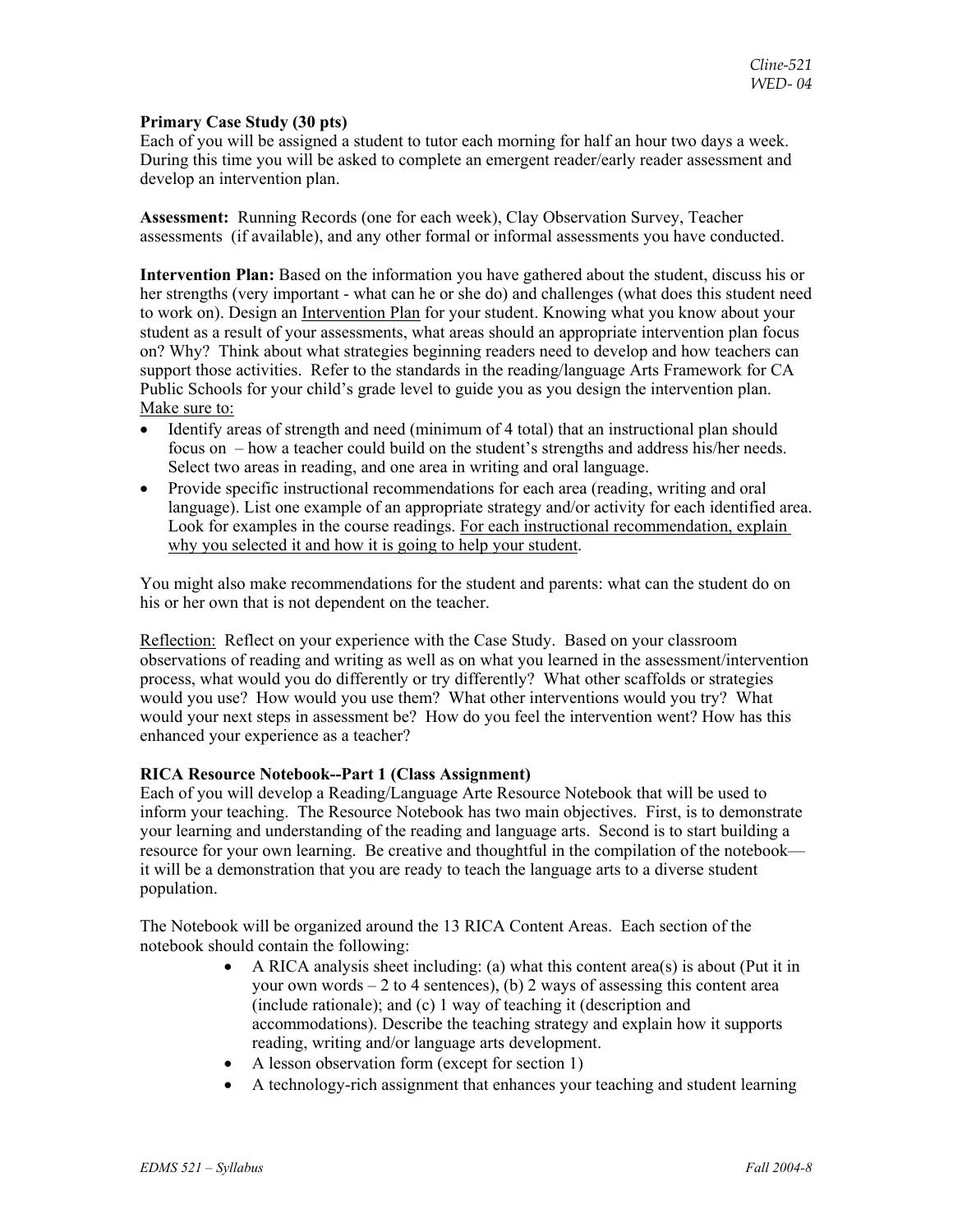• Lesson plans, articles, and any other resources collected within class or student teaching that would be helpful.

For the first semester you will need to complete the following content areas:

- Section 1 Philosophy of Literacy Learning
- Section 3 Planning, Organizing, and Managing Reading Instruction
- Section 4: Phonemic Awareness
- Section 5: Concepts About Print
- Section 6: Systematic, Explicit Phonics and Other Word Identification Strategies
- Section 7: Spelling Instruction
- Section 8: Reading Comprehension Narrative
- Section 13: Vocabulary Development
- Section 14: Structure of the English Language
- Section 15: Intervention Strategies (SDAIE; Scaffolds)

You can choose how to organize this information in your notebook. You may include course assignments (lesson plan, case study, mini book unit, classroom observations and interactive email journals), course handouts and materials from your classroom/school site, examples of lesson plans and student work, information from internet sources or professional journals. You may want to include strategies you will use to teach these content areas. You may even include pictures of students learning a specific strategy as well as your reflection on what was happening, why it worked or didn't work and why that was. You may include one (or more) successful activities that you used in the classroom (must be related to language arts instruction).

Note: Besides the course readings, Dr. Alice Quiocho's web site can also serve as a resource. The address is: http://www.csusm.edu/Quiocho. Click on "reading instruction portfolio." See the section on accommodations for ideas on ways to support second language learners. **Note: See** www.ed.gov/free/ **for free Educational Materials.California Reading Initiative Reading/ Language Arts Components Grid** (Quiocho, 2000)

| Component | <b>How to Assess</b> | <b>How to Teach It</b><br>(Strategies) | Accommodations |
|-----------|----------------------|----------------------------------------|----------------|
|           |                      |                                        |                |
|           |                      |                                        |                |
|           |                      |                                        |                |
|           |                      |                                        |                |
|           |                      |                                        |                |
|           |                      |                                        |                |
|           |                      |                                        |                |
|           |                      |                                        |                |
|           |                      |                                        |                |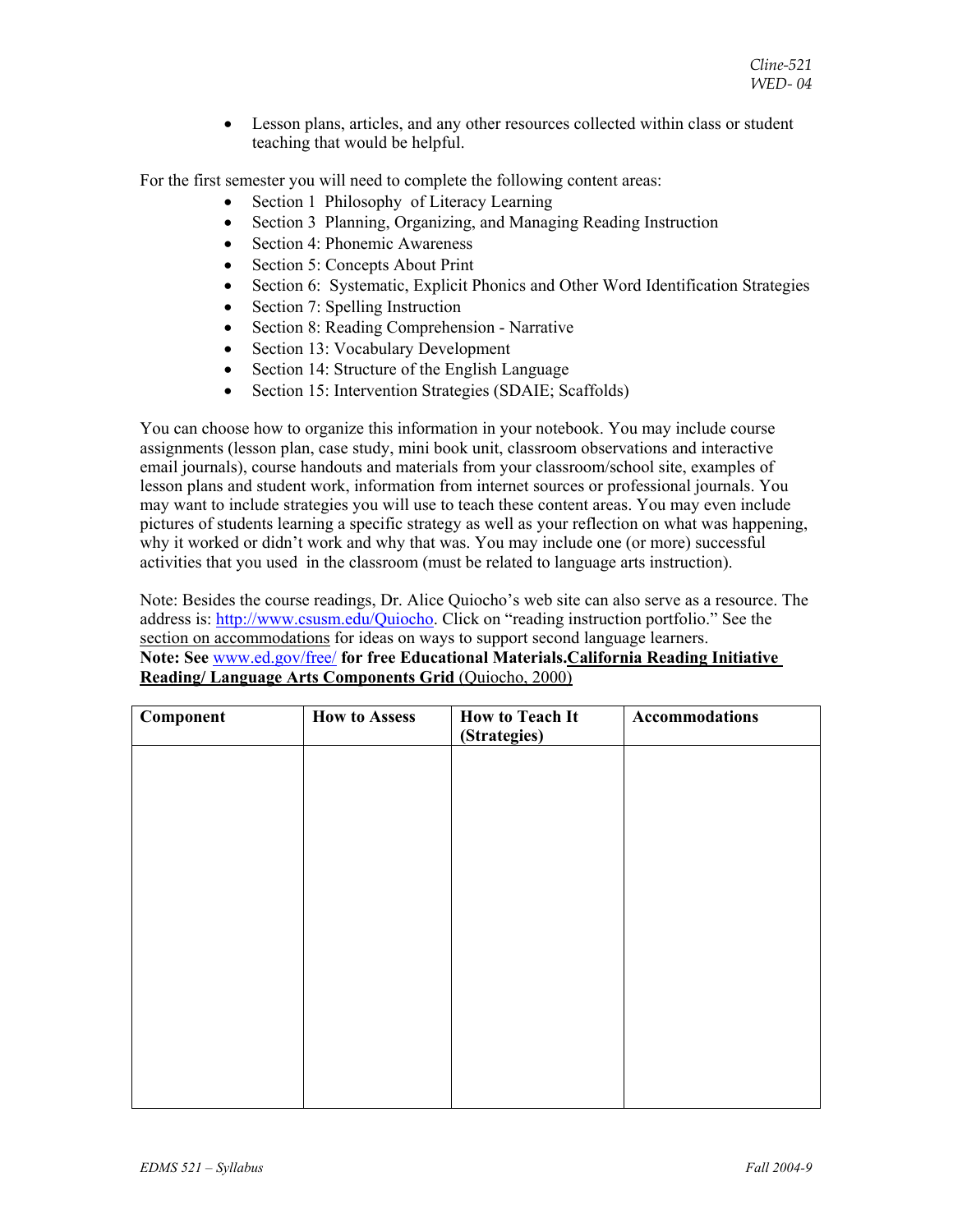Example 2 RICA Analysis Sheet

| Component             | <b>How to Assess</b>                                                                                                                                                                                                                                                                                                                                                                                                                                                                                                                                                                              | How to Teach it                                                                                                                                                                                                                                                                                                                                                                                                                                                                                                                                                                                                                                                               | <b>Accommodations</b>                                                                                                                                                                                                                                                                                                                                                                                                                                                                                                                                                                                                                                                                                                                                                                                                                                                                                                                                                                                                                                                                                                                                                  |
|-----------------------|---------------------------------------------------------------------------------------------------------------------------------------------------------------------------------------------------------------------------------------------------------------------------------------------------------------------------------------------------------------------------------------------------------------------------------------------------------------------------------------------------------------------------------------------------------------------------------------------------|-------------------------------------------------------------------------------------------------------------------------------------------------------------------------------------------------------------------------------------------------------------------------------------------------------------------------------------------------------------------------------------------------------------------------------------------------------------------------------------------------------------------------------------------------------------------------------------------------------------------------------------------------------------------------------|------------------------------------------------------------------------------------------------------------------------------------------------------------------------------------------------------------------------------------------------------------------------------------------------------------------------------------------------------------------------------------------------------------------------------------------------------------------------------------------------------------------------------------------------------------------------------------------------------------------------------------------------------------------------------------------------------------------------------------------------------------------------------------------------------------------------------------------------------------------------------------------------------------------------------------------------------------------------------------------------------------------------------------------------------------------------------------------------------------------------------------------------------------------------|
|                       |                                                                                                                                                                                                                                                                                                                                                                                                                                                                                                                                                                                                   | (Strategies)                                                                                                                                                                                                                                                                                                                                                                                                                                                                                                                                                                                                                                                                  |                                                                                                                                                                                                                                                                                                                                                                                                                                                                                                                                                                                                                                                                                                                                                                                                                                                                                                                                                                                                                                                                                                                                                                        |
| Phonemic<br>Awareness | Phonemic awareness is<br>assessed by finding out whether<br>or not the student is capable of<br>manipulating the language. For<br>example;<br>I would ask a student to<br>$\bullet$<br>pick out the first sound or<br>last sound of a word,<br>I would ask the student to<br>$\bullet$<br>identify, pronounce and<br>blend sounds or a segment<br>of a word,<br>I would ask students to<br>$\bullet$<br>identify sentences, words,<br>or sounds to see if they are<br>aware of the structure of a<br>sentence.<br><b>Assessment Tools</b><br>1.) The Yopp-Singer Test of<br>Phonemic Segmentation | These are strategies that can<br>be used to teach ELL and<br>non-ELL students phonetic<br>awareness,<br>Involve students in<br>$\bullet$<br>poetry, rhymes and<br>songs of all types,<br>Use a chant to clap<br>$\bullet$<br>syllables in students'<br>names,<br>Sort known objects or<br>$\bullet$<br>pictures into groups of<br>similar sounds (Realia<br>Cans),<br>Play a guessing game<br>$\bullet$<br>using picture cards and<br>help the children to put<br>together blends to make<br>their guess,<br>Sing songs that allow<br>$\bullet$<br>children to replace<br>sounds with other<br>sounds, even to make<br>nonsense words,<br>Read to your students.<br>$\bullet$ | For children with special<br>needs I would use these<br>strategies,<br>Specific skills<br>$\bullet$<br>instruction alongside a<br>basal reading<br>program-This means I<br>would ask students<br>what sounds they hear<br>in certain words or<br>what word would<br>make sense in an<br>empty space within a<br>sentence. This strategy<br>would allow me to<br>assess my student's<br>progress,<br>Great children's<br>$\bullet$<br>literature books<br>including, nursery<br>rhymes, alliterative<br>books, picture books,<br>rhyming books,<br>repetitive pattern<br>books, Dr. Seuss<br>books, and alphabet<br>books with word-<br>picture formats,<br>Rhymes, chants, finger<br>$\bullet$<br>rhymes,<br>manipulatives, games,<br>role-playing,<br>Writing journals and<br>$\bullet$<br>quick writes<br>(encourage invented<br>spelling!),<br>Provide a print rich<br>$\bullet$<br>environment including<br>the use of Word<br>Walls,<br>Rebus activities- this<br>$\bullet$<br>activity is when you<br>replace a noun in a<br>sentence with a picture<br>of the noun. The<br>student can then<br>replace the picture<br>with an invented<br>spelling of the word. |